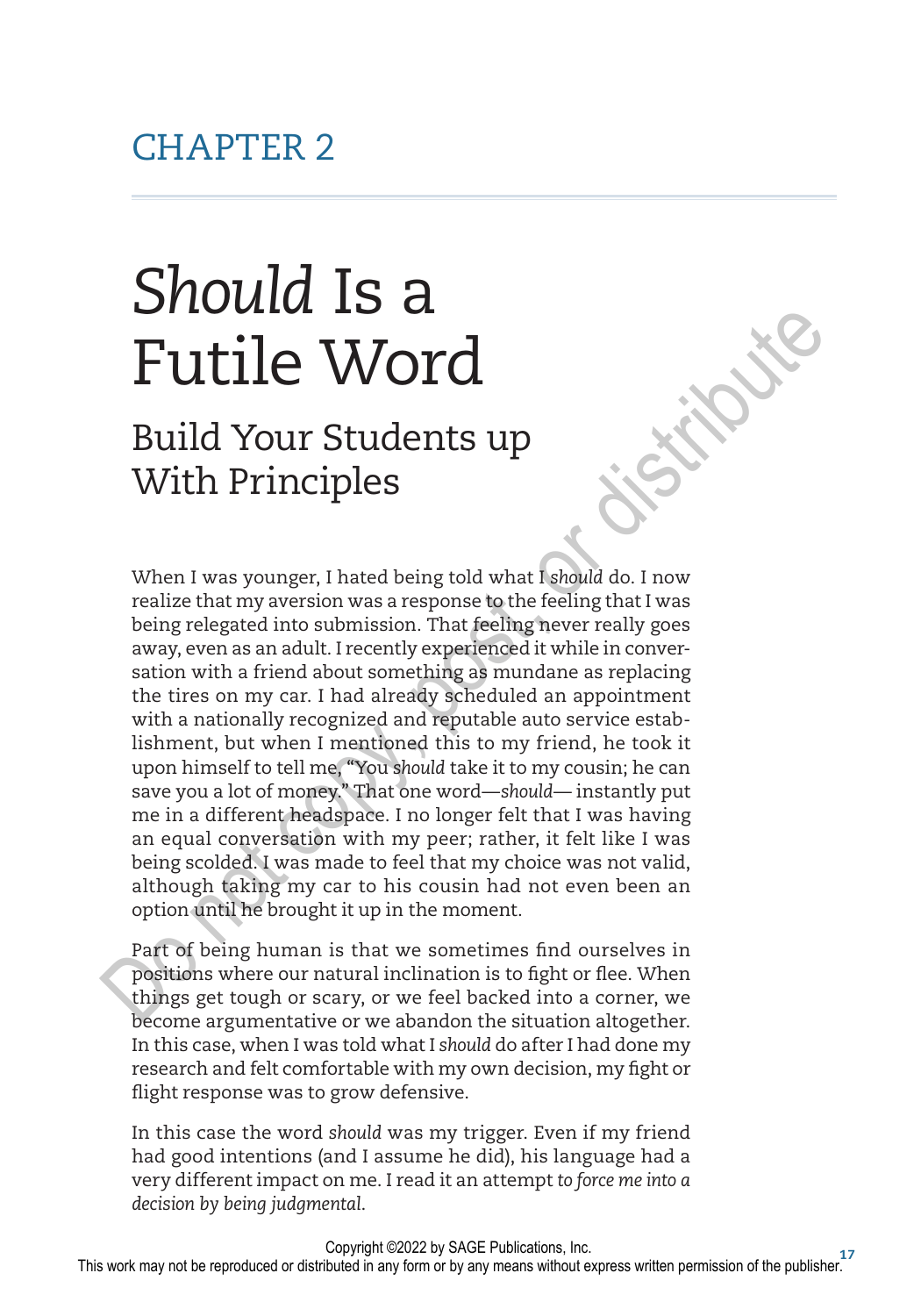Even if we think we know better than our students, when you impose your own view of what others *should* do upon them, expect to be disappointed. Oftentimes, the limitations of our own perspectives result in false assumptions about our students and, in the worst case, we create self-fulfilling prophecies of predictable failure. In this chapter we take a close look at how the disparities between educator and student perspectives can have unintended, even devastating consequences.

Most educators have been exposed to the ideas of Charles Darwin. Darwin's premise that *only the strong survive* is just part of the story. The second part is *adaptation—*the idea that, in order to survive, species must adapt (or evolve) in response to changes in their environment.

People, according to Darwin, are no different. We adapt or we perish depending upon whether or not we are able to adapt to change. But let's face it, *change is hard.* And what about unpredictable and sudden changes to our environment, such as floods, famines, and hurricanes? When we encounter such sudden outliers, we either quickly adapt—e.g., flee our immediate surroundings—or fight it out in the hopes of surviving. This metaphor can also be applied to our students. When students feel like they are being backed into a corner and bombarded with messages that they *should* act in a way that is different from how they have always acted in order to survive, a fair amount of dissonance is inevitable. Most educators have been exposed to the ideas of Charles<br>
Darwin Darwin's premise that moly the strong survive is just part<br>
of the story. The second part is adaptation—the idea that, in<br>
order to survive, species must ada

### **SURVIVAL OF THE FITTEST**

I grew up in a family where merely surviving took precedence over formal education. I have vivid memories of the messaging from my early childhood: *Get a job to help support my family as well as myself*. I was never told that education was a key to a better life. The perspective I grew up with was one that prioritized landing a job and earning a living. In fact, there was no other choice in life for people like me. Our survival depended upon making money, and the relationship between formal education and earning good wages was never acknowledged. This perspective simply didn't jive with the messaging that I later received in school, all of which focused on the actions I *should* take to become a better student. Again, I could see no connection between spending hours in a classroom and making sufficient income to survive. There was no way for me to conceptualize a payoff ten or twelve years down the road when I needed to eat *now.* However, like most things in life, my school experience was nuanced. There were times that I did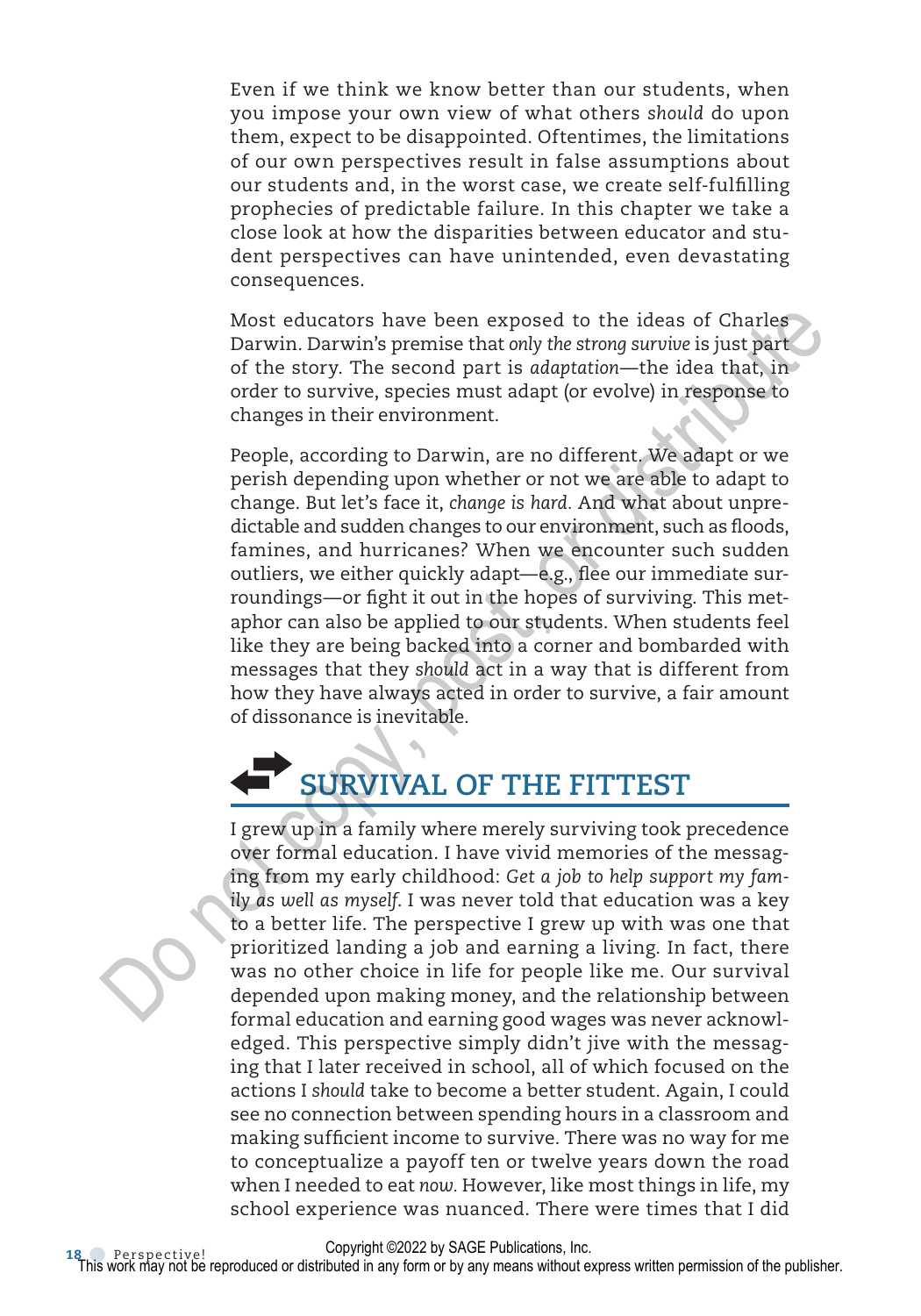tune into school and even completed some assignments. Yet I didn't apply myself to what I was told I *should* be doing to succeed in school. To extend the Darwinian metaphor, in a world in which only the "fittest" survive, school was not part of what made me "fit" to survive my family or my neighborhood. Only later, when I finally felt I was being heard, was I able to change my perspective.

I have a clear childhood memory of being asked to complete a math assignment in school. Initially, I did not understand the assignment, and before I knew it, my teacher said out loud, "You should know this; we went over it yesterday." Her meaning was clear: She was making light of the fact that I had not been in school at all that week. But in fact there was nothing funny about her remark. She made no attempt to understand why I had not been in school the previous day (I had had a good reason to be absent). Because I had already been labeled as a problem, she wanted to further demoralize me with yet another *should—*in this case, what I *should* already know. Of course, the absurd expectation that I should be familiar with this new content only existed in the teacher's mind, not mine. So, predictably enough, I shut down completely. I relive this painful story only to reinforce why I believe *should* is a potentially harmful word that we should banish from our vocabulary. assignment, and before I knew it, my teacher said out loud,<br>"You should know this; we went over it yesterday." Her mean-<br>ing was clear: She was making light of the fact that I had not<br>been in school at all that week. But i

Not only is this *should* type of thinking damaging to a child, it is also dangerous. I was not shown how; rather I was just told what I *should* be doing. But how could I know what to do when the *should* in question didn't fit my perspective, a perspective that was based on my need to survive? It did not even exist in my mind.

#### **SHOULD HASN'T EVEN HAPPENED YET**

In the above example, my teacher openly compared me to other students. I now understand that just because other students clocked in more school hours than me did not make me less than them. I was trained to be a hustler, and comparing me to others who didn't need to struggle to survive created an unfair judgment. Most educators concur (at least in theory) that differentiating our teaching to meet a spectrum of diverse learning needs is a best practice. In contrast, the assumption that all students share a common perspective is misguided and leads to the assumption that the teacher's expectations (the *shoulds*) are shared by every student.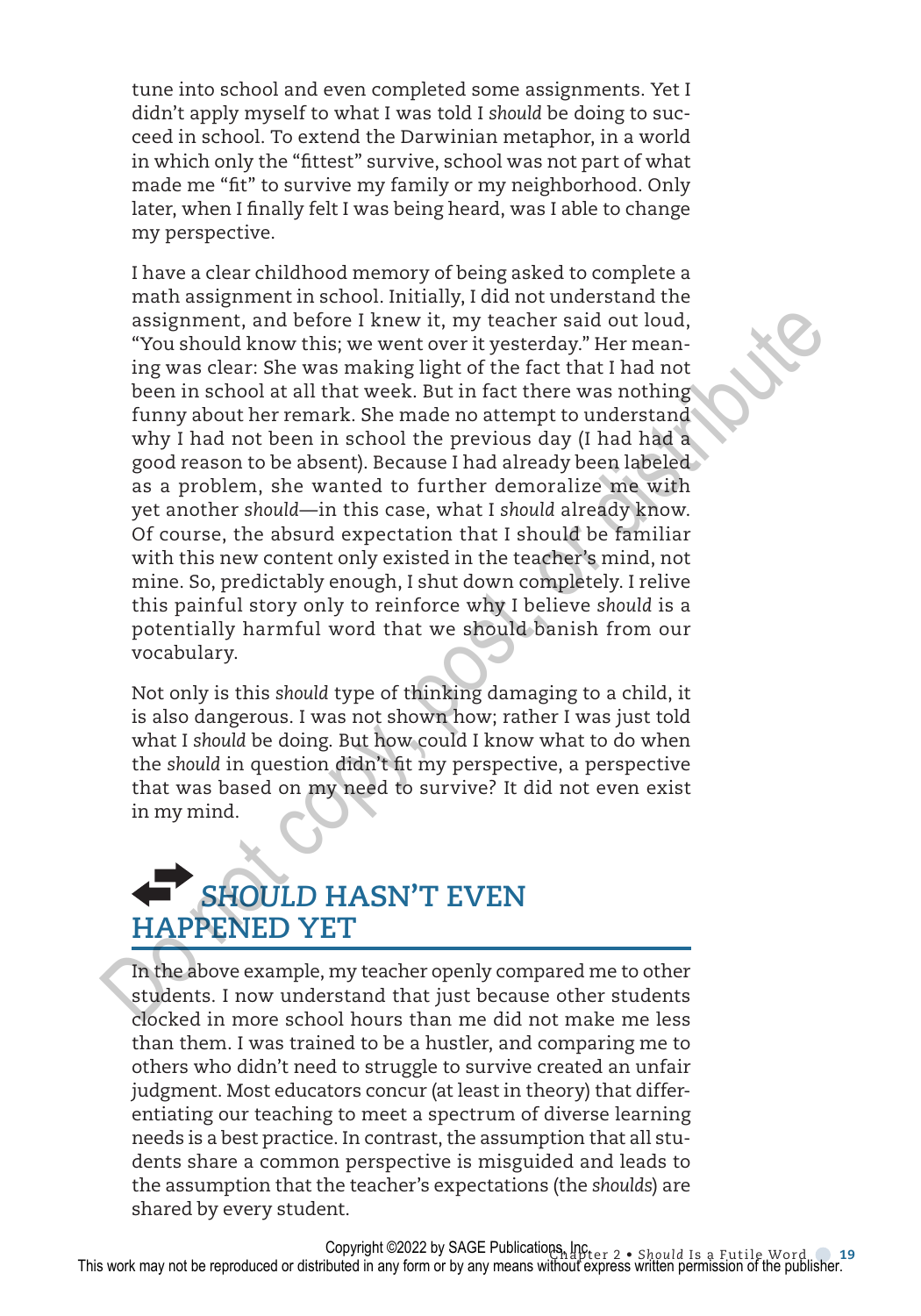Let's look at some basic behavioral expectations: *This kid should walk in a straight line. This kid should not sleep in class.* Although such expectations are commonly held, have you ever thought about why that one child is impulsive and has difficulty walking in a straight line? Or about how another student juggles multiple jobs at night, making it difficult for her to stay awake? In such cases, even what we consider the most reasonable of expectations may place undue strain on the student in a manner that makes school feel like a correctional institution. For those of you who think this is far-fetched, consider the national data on the *cradle to prison pipeline* (Delale-O'Connor et al. 2018)*—*a system of oppression that has been with us for generations.

# **CHANGING YOUR BELIEF SYSTEM**

I'll say it again: Banish the word *should* from your belief system. Basing behavior on common expectations for each child is unrealistic and damaging since every child grows up in different circumstances and holds a unique perspective. Those of us born into generational poverty where the fight for bare survival supersedes all other needs are driven by a different imperative than those with privilege. This doesn't mean that we lower our standards or push some children into remedial course work (another form of "imprisonment"). However, as stated previously, before we jump to impose our *shoulds* on our students, we must first shut up and listen, which builds the bridge to understanding where each child is coming from. For every that counter the match of the state of the crade to prison pipeline (Delale-O'Connor et al. 2018)—a gystem of oppression that has been with us for generations.<br>
TII say it again: Banish the word should from your

**Should** *is a futile word. It's about what didn't happen. It belongs in a parallel universe. It belongs in another dimension of space. —* **Margaret Atwood**

This quote, from the renowned Canadian writer Margaret Atwood, popular for her award-winning novels, short stories, and poetry, including the dystopian novel (now a TV series) *The Handmaid's Tale*, provides us with a unique perspective on why *should* is a word that has an expiration date, especially when we continually provide rules of engagement with students within a classroom.

Atwood mentions that *should* cannot be measured because it is an opinion. *Should* does not exist in objective reality; rather, it is just in the mind of the speaker. As Atwood alludes, *should* makes us become defensive and puts us on our guard. It also can make us feel inept or inferior when, in fact, the *should* only exists in the imagination of the accuser. The *shoulds* of school connote an imaginary "model student" and are often based on a set of imaginary rules.

Copyright ©2022 by SAGE Publications, Inc.

20 Perspective! This work may not be reproduced or distributed in any form or by any means without express written permission of the publisher.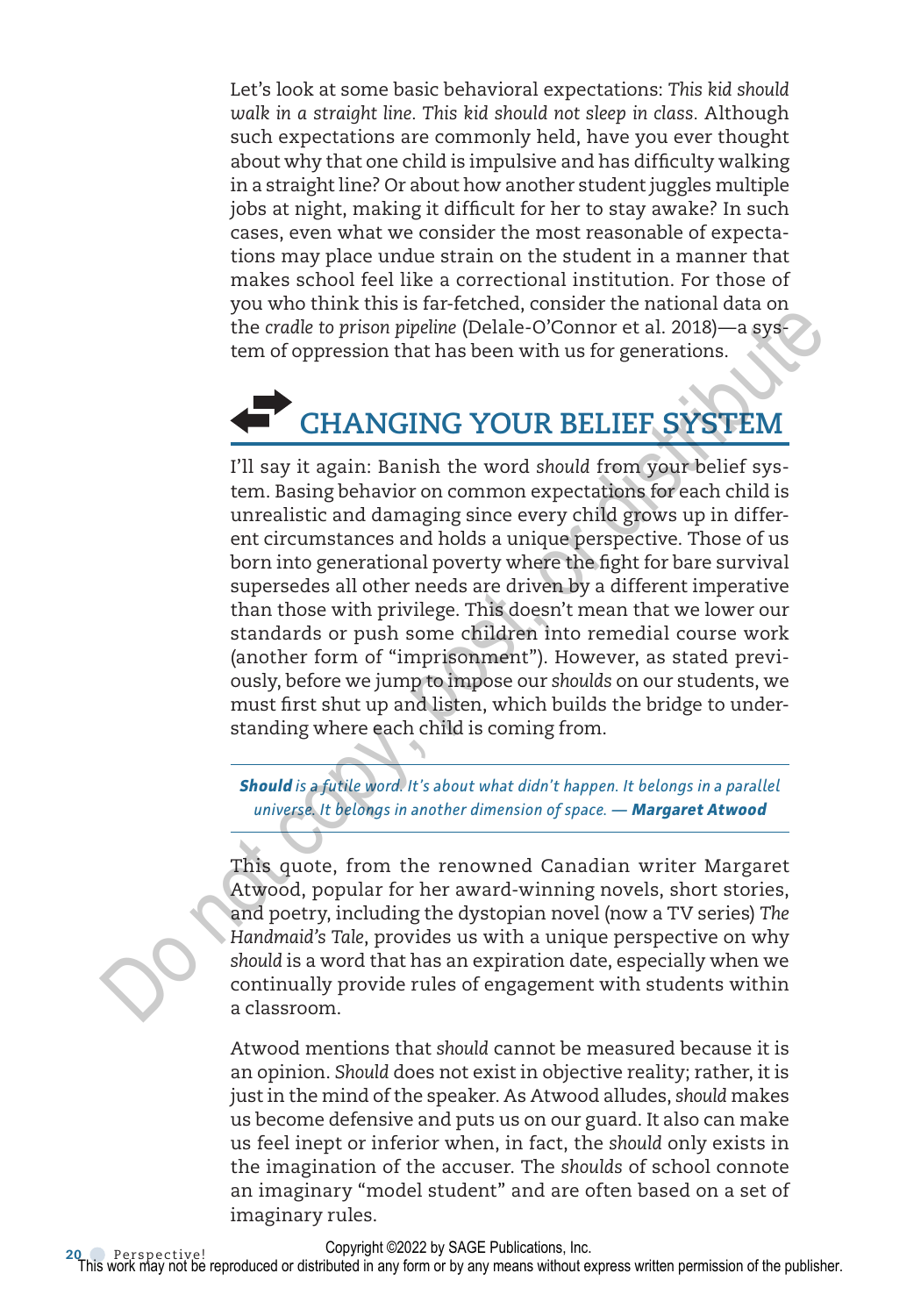#### **TEACHING PRINCIPLES RATHER THAN RULES**

In school we learn that rules rule—a belief that is typically unquestioned. But, at their core, most rules are set for mere compliance and are a byproduct of *should* belief systems. As previously discussed, harping on the *should* can immediately place students in a glass box they can only escape by punching their way out (fighting) or by jumping out and leaving altogether (fleeing). Again, the mismatch between teacher and student perspectives sets false expectations for all parties involved.

In *Life Learning Magazine,* Robyn Coburn (2020) eloquently details how rules can set false expectations for children and can easily be shaped into principles:

Rules are a two sided, oxymoronic coin—on one side the expectation of automatic compliance, on the other side the punishment for breakage. Rules for children are often not designed to be useful in themselves but function as molds, designed to teach some idea, especially the idea that rules must be followed, without defiance or even contemplation.

These are the skills that they then bring into adult life. The few rules in a child's life that might be useful, such as "don't turn on the stove when Mommy is out," can be simply and easily converted into principles that can allow for empowered exploration and make real sense to a freely living child. These only reiterate how ineffective and inefficient arbitrary rule making (or expressing rules in a manner that makes them seem arbitrary) is in itself. In the way out (tingting) or by jumping out and leaving<br>altogether (fleeing). Again, the mismatch between teacher<br>and student perspectives sets false expectations for all<br>parties involved.<br>In light carring Magazine, Robyn

Coburn suggests that the *shoulds* are typically formed from rules that sustain oppression. A rule to walk on the right side of the hall holds less weight than that of a taught principle to avoid running into someone else and getting hurt. Teaching a child a principle to avoid harm allows them to have life skills rather than being bound by rules that may not match their conception of the real world. For example, instead of saying, "Be quiet in the line—stay in a straight line— don't get out of line in the hall," break down the principles of showing others around you respect and how to have empathy for other students' needs.

Also, explain how it could hinder other people's learning when there is too much noise in the hall, or how character is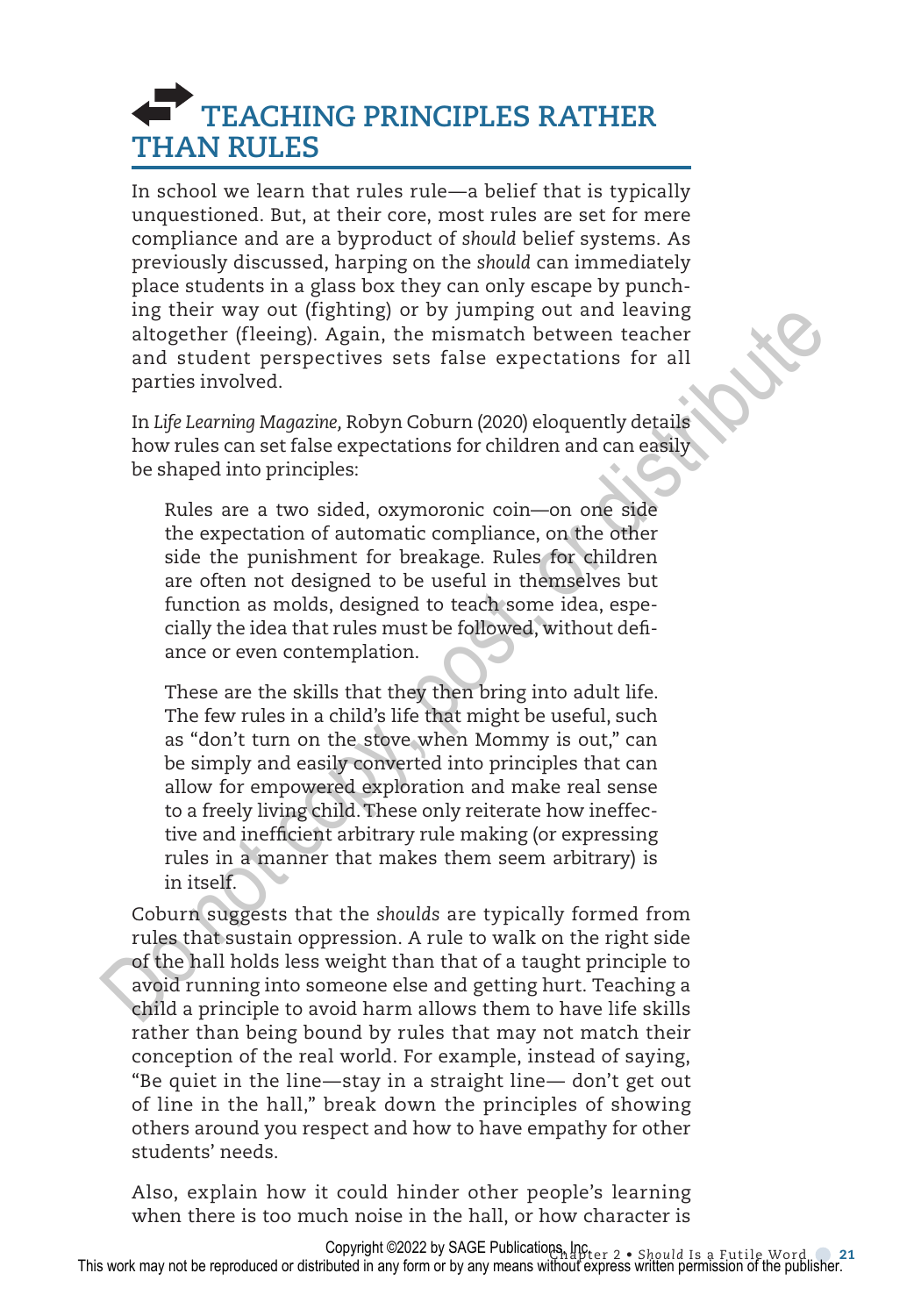demonstrated when we move together as a unit to the lunchroom. Such examples of teachable moments depict how to positively influence a child rather than impose superficial rules without explanation.

#### **PRINCIPLES HELP BUILD UP A CHILD**

Coburn goes on to state that domestic life for many children is defined by petty, unaccommodating rules that treat them as dishonest or intrinsically deceitful. Because the adults in these households don't have to follow the same rules, children quickly perceive that such rules are meant to be "followed," and do not connect them with the principles upon which they are based. Principles, on the other hand, are meant for everyone in the household and extend into daily life at school and elsewhere. Children best learn principles like courtesy and kindness not when they are instructed to "be good," but when they see adults modeling that behavior.

You must admit that it's hard for us as adults to obey the rules we set, so just imagine how difficult it is for the students. For most adults it's hard to be quiet after sitting in silence for hours. Even for me, if I can't talk in the lunchroom while I'm eating, or in the hall as I pass my colleagues, when do I get to release? If you think about it, it is unnatural to be forced to pass your friend without speaking, so why force your students to do the same? Students shouldn't feel like they are sentenced to twelve years in school; school is not forced incarceration. However, the manner in which we enforce our arbitrary rules makes it seem that way. Coouting theories are to the main that the mail that the shade in the shade hand by petty, unaccommodating rules that treat them as<br>dishonest or intrinsically decesitly. I Because the adults in the<br>genuine households don'

One day I had a speaking engagement at a school in California where I noticed an unusual lunchtime scene. The kids were outside on their skateboards, listening to music, dancing, and lying on the lawn. It was more like a college setting than any K–12 school I had visited. I asked the principal, "Why do these kids have so much freedom and how do you keep them in line?" His response was, "That's the thing: We don't try to keep them in line, we teach them respect and we build a system that lets them be themselves and be under less pressure." I thought to myself, *Wow, this is what school can be!* When the kids were done socializing, they went back to class and continued to complete their work. No yelling, no violence, no issuing demerits, just a seamless transition. That's because the school as a whole worked; the adults had laid a solid foundation down that was enforced by principles.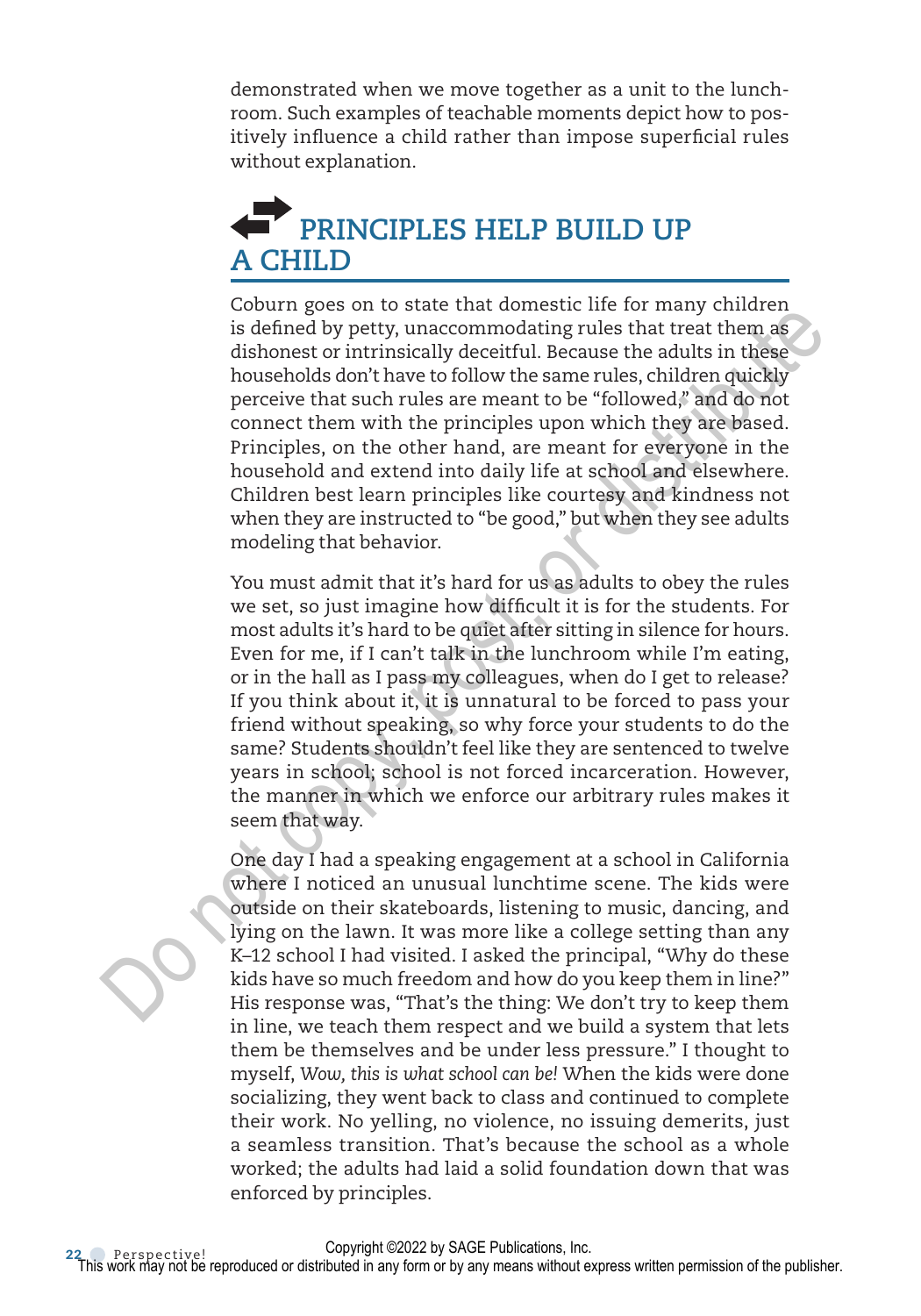The principal also told me that the students rarely fought outside, and I thought to myself, *This couldn't happen where I'm from*. But I then caught myself. I realized that I was articulating a mindset and a set of beliefs that something was impossible to achieve. When this becomes a cultural perspective, we limit our creativity due to the limitations of our own beliefs and imagination. I had to realign myself and see that there was nothing different between these students and the students I interacted with back home. The only thing that was different was their perspective.

I was also amazed that the staff wasn't outside. The principal told me that his teachers took their break together; that was their time to release also. "We teach our students that people shouldn't have to stand over them for them to act right," he said to me. At that point, I had an epiphany: That principle, based on agency and self-sufficiency, gave the kids freedom and also made them look forward to coming to school—it allowed them to have fun and not be threatened by the fear of breaking arbitrary rules. For the the teachers took their twan't outside. The principal<br>
I was also a mazed that the staff wasn't outside. The principal<br>
tool me that his teachers took their break together; that was<br>
their time to relasse also. "We

The secret to changing our students' perspectives begins with changing the system that they inhabit. Substituting rules with principles is one example of such a change. As Coburn (2020) states, "Children who live surrounded by rules, instead of learning about principles, end up becoming adept at getting around rules, finding the loopholes in rules, disguising non-compliance or deflecting blame for non-compliance (i.e., lying about what they did)."

## Dos and

Ironically, our list of Dos and Don'ts may be reminiscent of the very rules we have critiqued in this chapter. However, their purpose is to remind educators that checking our should at the door will ultimately liberate our students from the incarceration of oppressive systems and allow them to become their best selves.

#### **DO:**

- **•** Teach principles rather than rules.
- **•** Build a child up through explaining the importance of principles.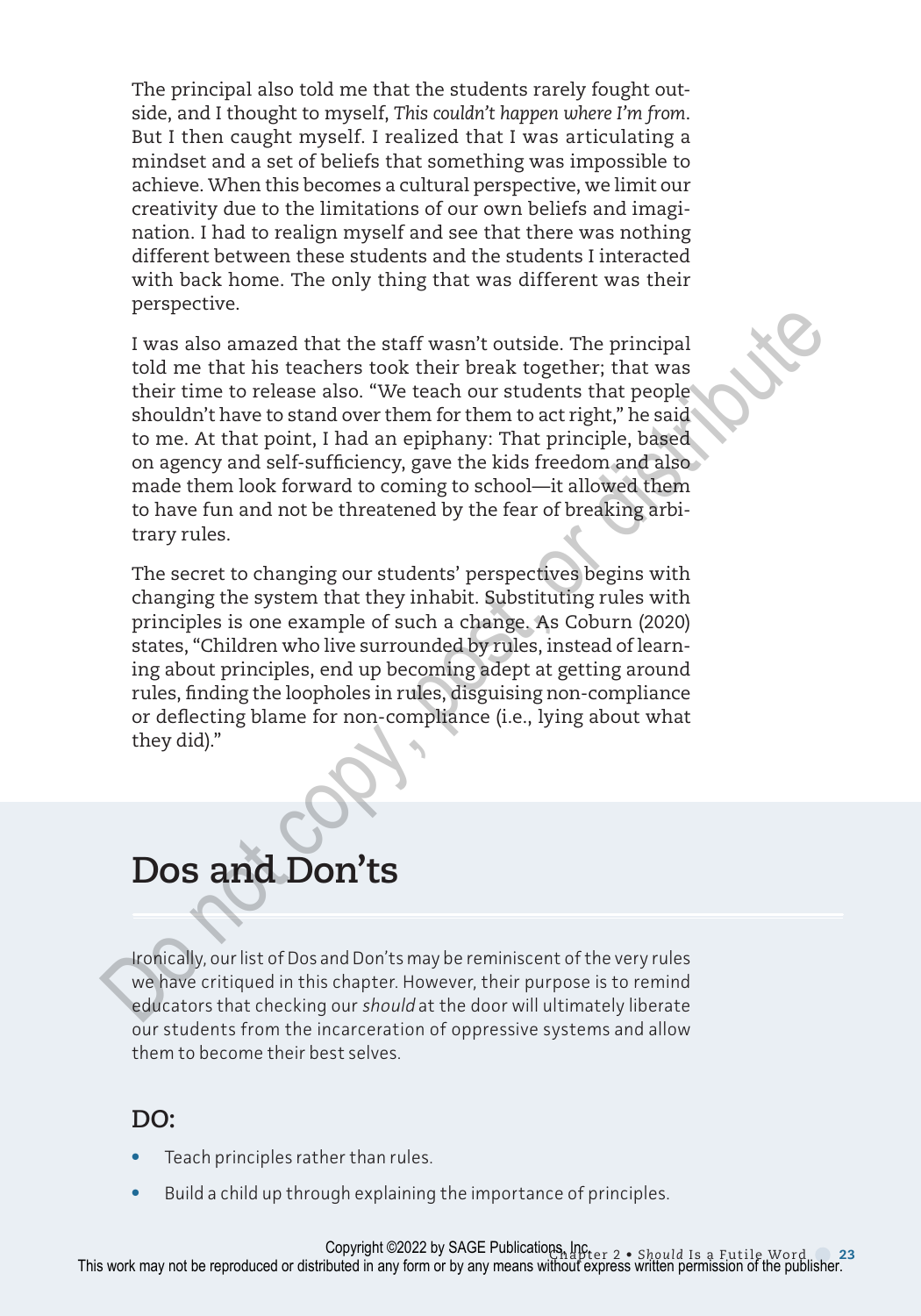- **•** Hone your understanding of the damaging effects unrealistic expectations have on a child.
- **•** Remove should from your vocabulary when talking with your students.
- **•** Look at each student through a fresh lens and take that student's background and life experiences into consideration when communicating.
- **•** Remember that many urban and marginalized students come from a place of survival and "doing school" does not mesh with such a perspective until you work to shift it.

#### **DON'T:**

- **•** Relegate your students to what they should be doing.
- **•** Create baseless rules for mere compliance.
- **•** Compare students to each other in terms of ability.
- **•** Assume you can ascertain a student's perspective with respect to what is important in that student's life.
- **•** Assume that all students share your expectations.

## **Chapter Reflection**

This chapter has explored the danger of should in our schools and classrooms. We can't possibly build connections with our students if we hold them to a predetermined paradigm that is likely at odds with their perspectives, particularly if those perspectives are built on their assumptions of what it takes to survive. Take the time to reflect on the questions below. Now is the time for us to think and to write. from a place of survival and "doing school" does not mesh with<br>such a perspective until you work to shift it.<br>DON'T:<br><br>• Relegate your students to what they *should* be doing<br>• Create baseless rules for mere compliance.<br>• C

Think and write about a time when you told a student what that student should be doing. How was that expectation received by the student?

Copyright ©2022 by SAGE Publications, Inc.

24 Perspective! This work may not be reproduced or distributed in any form or by any means without express written permission of the publisher.